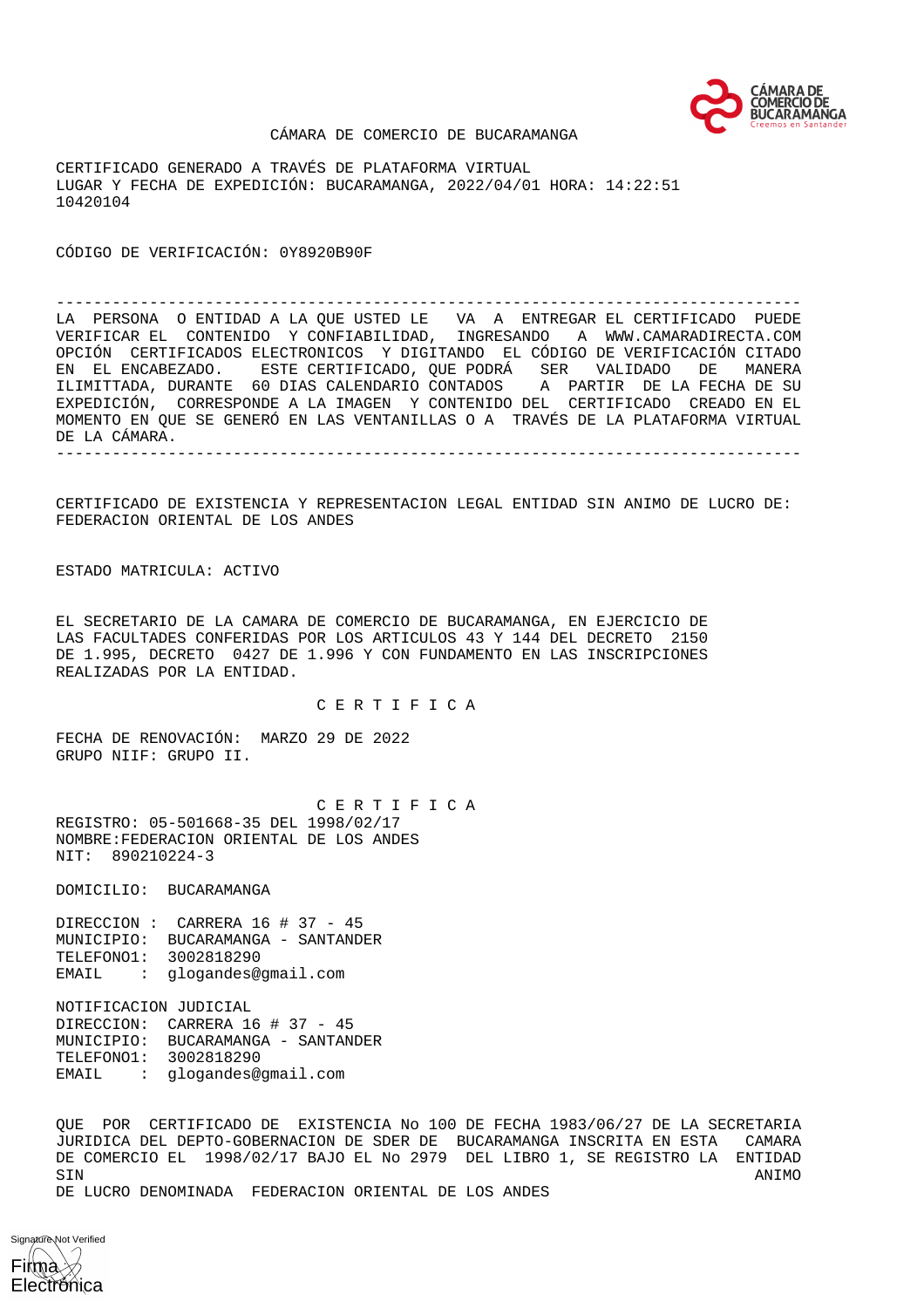C E R T I F I C A

QUE DICHA SOCIEDAD/ENTIDAD HA SIDO REFORMADA POR LOS SIGUIENTES DOCUMENTOS: DOCUMENTO NUMERO FECHA ENTIDAD CIUDAD INSCRIPC. ESCRIT. PUBLICA 2065 1999/07/12 NOTARIA 05 BUCARAMANGA 1999/09/13 ESCRIT. PUBLICA 1763 2001/10/01 NOTARIA 09 BUCARAMANGA 2001/11/14 ESCRIT. PUBLICA 1033 2004/05/27 NOTARIA 09 BUCARAMANGA 2004/06/09

 C E R T I F I C A VIGENCIA ES: DESDE EL 1983/06/27 HASTA EL 2082/06/27

# C E R T I F I C A

OBJETO SOCIAL: QUE POR ESCRITURA NO. 1.033, ANTES CITADA CONSTA: "...A- PROPEN DER POR EL DESARROLLO CULTURAL, SOCIAL, DEPORTIVO Y ASISTENCIAL DE SUS AFILIA ADOS Y DE LA COMUNIDAD. B- PROMOCIONAR EL PENSAMIENTO CIENTIFICO LA REAFIRMA CION DE LOS VALORES DE LA NACIONALIDAD, DENTRO DE LOS PRINCIPIOS DE LOS VALO RES DE LA NACIONALIDAD, DENTRO DE LOS PRINCIPIOS DEMOCRATICOS, LA LIBERTAD DE EXPRESION Y EL RESPETO A LOS DEBERES E IDEALES HUMANOS. C- PRESTAR SERVICIOS Y ESTIMULOS EDUCATIVOS, MEDICO ASISTENCIALES Y RECREATIVO. D- CONSTRUIR, EDIFI CAR O REMODELAR, TRANSFORMAR, VENDER, GRAVAR Y EN GENERAL CELEBRAR TOCA CLASE DE ACTOS DISPOSITIVOS O DE SIMPLE ADMINISTRACION SOBRE LOS BIENES MUEBLES O IN MUEBLES, TANGIBLES O INTANGIBLES DE LA FEDERACION ORIENTAL DE LOS ANDES SEGUN LO QUE SE ESTIME CONVENIENTE PARA EL CUMPLIMIENTO DE LOS FINES DE ELLA, SEA CUAL FUERE LA SEDE DONDE SE HALLEN UBICADOS. E- ADELANTAR OPERACIONES ECONOMI CAS DESTINADAS A CONSERVAR E INCREMENTAR SU PATRIMONIO Y SUS RENTAS. F- RECI BIR DONACIONES, HERENCIAS, LEGADOS, AUXILIOS OFICIALES DE CARACTER MUNICIPAL, DEPARTAMENTAL, NACIONAL O DE INSTITUTOS DESCENTRALIZADOS. G- RECIBIR EN COMODA TO BIENES INMUEBLES Y DESTINADOS A LA PRESTACION DE SERVICIO. H- REALIZAR TODA CLASE DE TRANSACCIONES CIVILES, COMERCIALES, FINANCIERAS, ETC. QUE LE PERMITAN MANENER RECURSOS PROPIS PARA ADELANTAR LOS OBJETIVOS PROPUESTOS. I- CELEBRAR TODA CLASE DE CONTRATOS LICITOS, DE CARACTER ECONOMICO, CIVIL, COMERCIAL O AD MINISTRATIVO. J- TODAS AQUELLAS ACTIVIDADES CONEXAS O SECUNDARIAS QUE GUARDEN RELACION DIRECTA CON LAS PRINCIPALES. K- RECIBIR Y ADMINISTRAR EL CEMENTERIO UNIVERSAL DE CONFORMIDAD CON LA VOLUNTAD DE SUS CONSTITUYENTES Y REALIZAR LAS DEMAS ACTIVIDADES RELACIONADAS CON ESTE OBJETO."

### C E R T I F I C A

PATRIMONIO: ESTAN CONSTITUIDOS POR: A- LOS APORTES INICIALES Y LOS NUEVOS QUE LLEGAREN A EFECTUAR LAS LOGIAS MIEMBRO. B- LOS BIENES MUEBLES O INMUEBLES QUE ACTUALMENTE POSEA LA FEDERACION, Y LOS QUE ADQUIERA A CUALQUIER TITULO CON POS TERIORIDAD. C- LAS RENTAS QUE PERCIBA POR CONCEPTO DE PRESTACION DE SERVICIOS D- LAS CUOTAS EXTRAORDINARIAS QUE LA ASAMBLEA LLEGARE A DETERMINAR PARA LOS MIEMBROS. E- LAS PARTIDAS QUE SE LE ASIGNEN DENTRO DE LOS PRESUPUESTOS NACIO NAL, DEPARTAMENTAL O MUNICIPAL. F- LAS DEMAS CONTRIBUCIONES QUE SIENDO LICITAS SEAN ACEPTADAS POR LA FEDERACION.

 C E R T I F I C A REPRESENTACION LEGAL: ES EL PRESIDENTE, QUIEN SERA REEMPLAZADO EN SUS FALTAS TEMPORALES O ABSOLUTAS POR EL VICEPRESIDENTE.

 C E R T I F I C A QUE POR ACTA No FOA-001-2021 DE 2021/03/25 DE ASAMBLEA GENERAL DE ASOCIADOS INSCRITA EN ESTA CAMARA DE COMERCIO EL 2021/03/31 BAJO EL No 70967 DEL LIBRO 1, CONSTA: CARGO NOMBRE PRESIDENTE SUS ESPINOSA DAVID ALBERTO DOC. IDENT. C.C. 13819200

PAGINA 2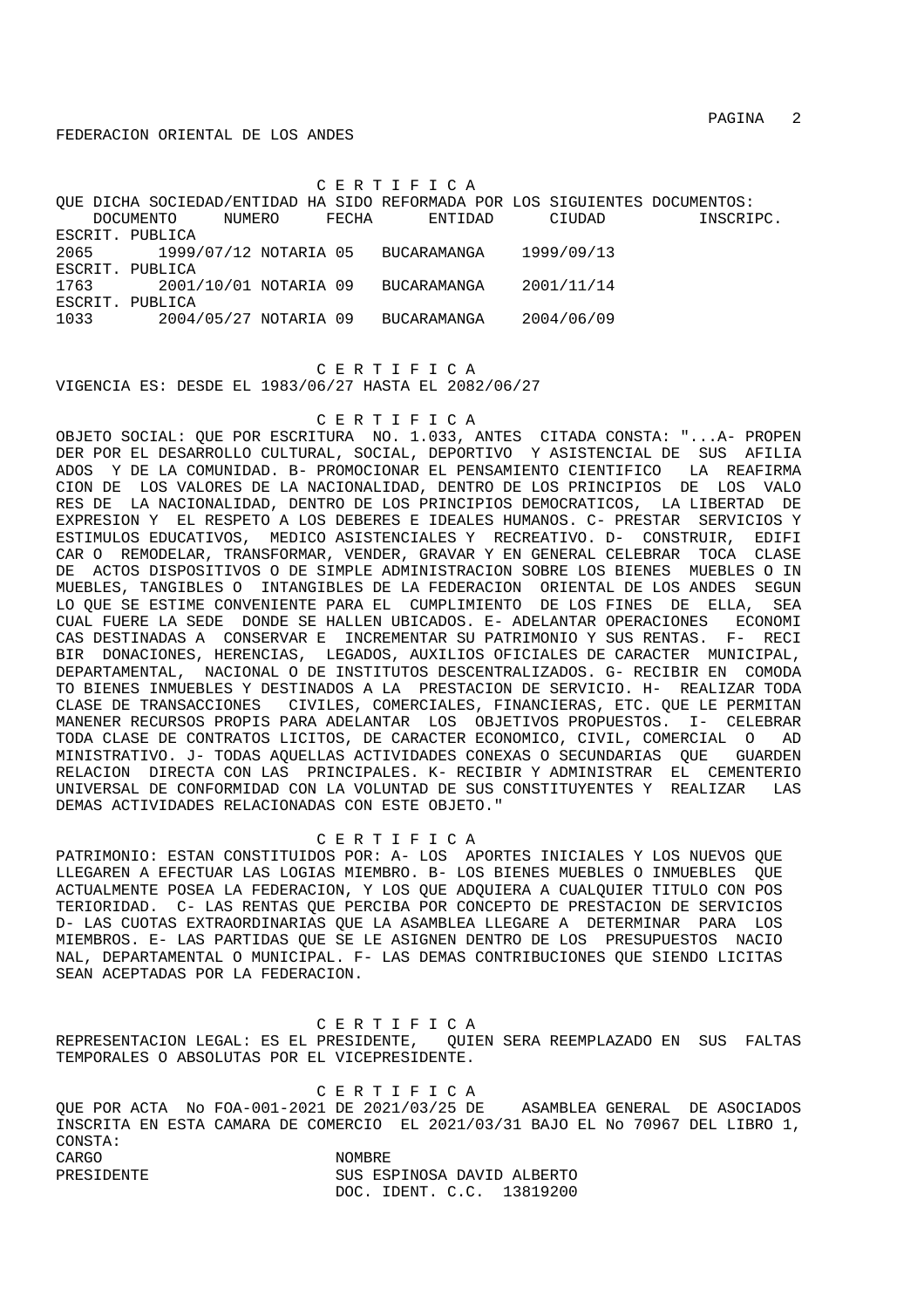# C E R T I F I C A

FACULTADES DEL RERPESENTANTE LEGAL: QUE POR ESCRITURA NO. 1.033, ANTES CITADA CONSTA: "...A- REPRESENTAR A LA FEDERACION EN LOS ACTOS JUDICIALES O EXTRAJUDI CIALES, ASI COMO ANTE LAS AUTORIDADES ADMINISTRATIVAS Y ANTE TERCEROS. B- EJECU TAR TODO ACTO O CONTRATO RELACIONADO CON EL OBJETO SOCIAL DE LA FEDERACION. CUANDO LA CUANTIA SEA SUPERIOR A LOS TREINTA (30) SALARIOS MINIMOS LEGALES MEN SUALES VIGENTES RELACIONADOS CON INVERSION O FINANCIAMIENTO, REQUERIRA LA AUTO RIZACION DE LA JUNTA DIRECTIVA. C- CELREBRAR LOS CONTRATOS RELATIVOS A LA ADQUI SICION, ARRENDAMIENTO O ENAJENACION DE BIENES RAICES QUE SEAN NECESRIOS PARA LA BUENA MARCHA DE LA FEDERACION, PREVIA AUTORIZACION DE LA ASAMBLEA GENERAL O DE LA JUNTA DIRECTIVA SEGUN EL CASO. D- EJECUTAR LAS AUTORIZACIONES DE EMPRESTITOS QUE HAYAN SIDO APROBADOS POR LA ASAMBLEA GENERAL O LA JUNTA DIRECTIVA. E- PRESI DIR LAS REUNIONES DE LA ASAMBLEA GENERAL Y DE LA JUNTA DIRECTIVA. F- VELAR POR EL CUMPLIMIENTO DE LOS ESTATUTOS Y LOS REGLAMENTOS DE LA FEDERACION. G- LAS DE MAS QUE LE SENALEN LA ASAMBLEA GENERAL Y LA JUNTA DIRECTIVA. PARAGRAFO: LOS AC TOS ADMINISTRATIVOS DEL PRESIDENTE SE LLAMARAN RESOLUCIONES."

C E R T I F I C A

JUNTA DIRECTIVA: QUE POR ACTA No 001 DE 2022/03/26 DE ASAMBLEA GENERAL DE ASOCIADOS INSCRITA EN ESTA CAMARA DE COMERCIO EL 2022/04/01 BAJO EL No 72974 DEL LIBRO 1, CONSTA: P R I N C I P A L E S

|                   | ABRIL HERNANDEZ GREGORIO                 | C.C.    | 91231170 |
|-------------------|------------------------------------------|---------|----------|
|                   |                                          |         |          |
|                   | TARAZONA LEON CRISTIAN EDUARDO           | C.C.    | 91290999 |
|                   | SIN VALIDACIÓN                           | C.C.    | 3.       |
|                   | NIETO MANTILLA JORGE ARTURO              | C.C.    | 91226057 |
|                   | OLARTE JIMENEZ GONZALO HERNANDO C.C.     |         | 91494947 |
|                   | HERRERA MORENO AGUSTIN FERNANDO C.C.     |         | 91295502 |
|                   | ROCHA REYES JORGE SAUL                   | C.C.    | 19270413 |
|                   | OCHOA ANAYA JORGE ELIECER                | C.C.    | 9080189  |
|                   | PEREZ ROMERO LUIS JULIAN                 | C.C.    | 13544490 |
| S U P L E N T E S |                                          |         |          |
|                   | SIN VALIDACIÓN                           | C.C. 1. |          |
|                   | GONZALEZ MEJIA GUSTAVO                   | C.C.    | 10062331 |
|                   | COTE PEÑA LUIS FERNANDO<br>C.C.          |         | 91226267 |
|                   | HERNANDEZ PEÑALOZA HERNAN GUILLERMO C.C. |         | 19179341 |
|                   | LIZCANO ARENAS LUIS CARLOS               | C.C.    | 91225275 |
|                   | SERRANO MARTINEZ ANTONIO JOSE C.C.       |         | 5577369  |
|                   | GONZALEZ VESGA GERARDO JOSE C.C.         |         | 17056380 |
|                   | GARCIA SUAREZ JAIRO                      | C.C.    | 91202047 |
|                   | NIÑO RODRIGUEZ ALVARO ENRIOUE            | C.C.    | 91217311 |

C E R T I F I C A

OTROS NOMBRAMIENTOS: QUE POR ACTA No 001 DE 2022/03/26 DE ASAMBLEA GENERAL DE ASOCIADOS INSCRITA EN ESTA CAMARA DE COMERCIO EL 2022/04/01 BAJO EL No 72973 DEL LIBRO 1, CONSTA: REVISOR FISCAL PRINCIPAL HR AUDITORES SAS NIT 900062849-6

> C E R T I F I C A CIIU-CODIFICACION ACTIVIDAD ECONOMICA

ACTIVIDAD PRINCIPAL : 9499 ACTIVIDADES DE OTRAS ASOCIACIONES N.C.P.

ACTIVIDAD SECUNDARIA : 6810 ACTIVIDADES INMOBILIARIAS REALIZADAS CON BIENES PROPIOS O ARRENDADOS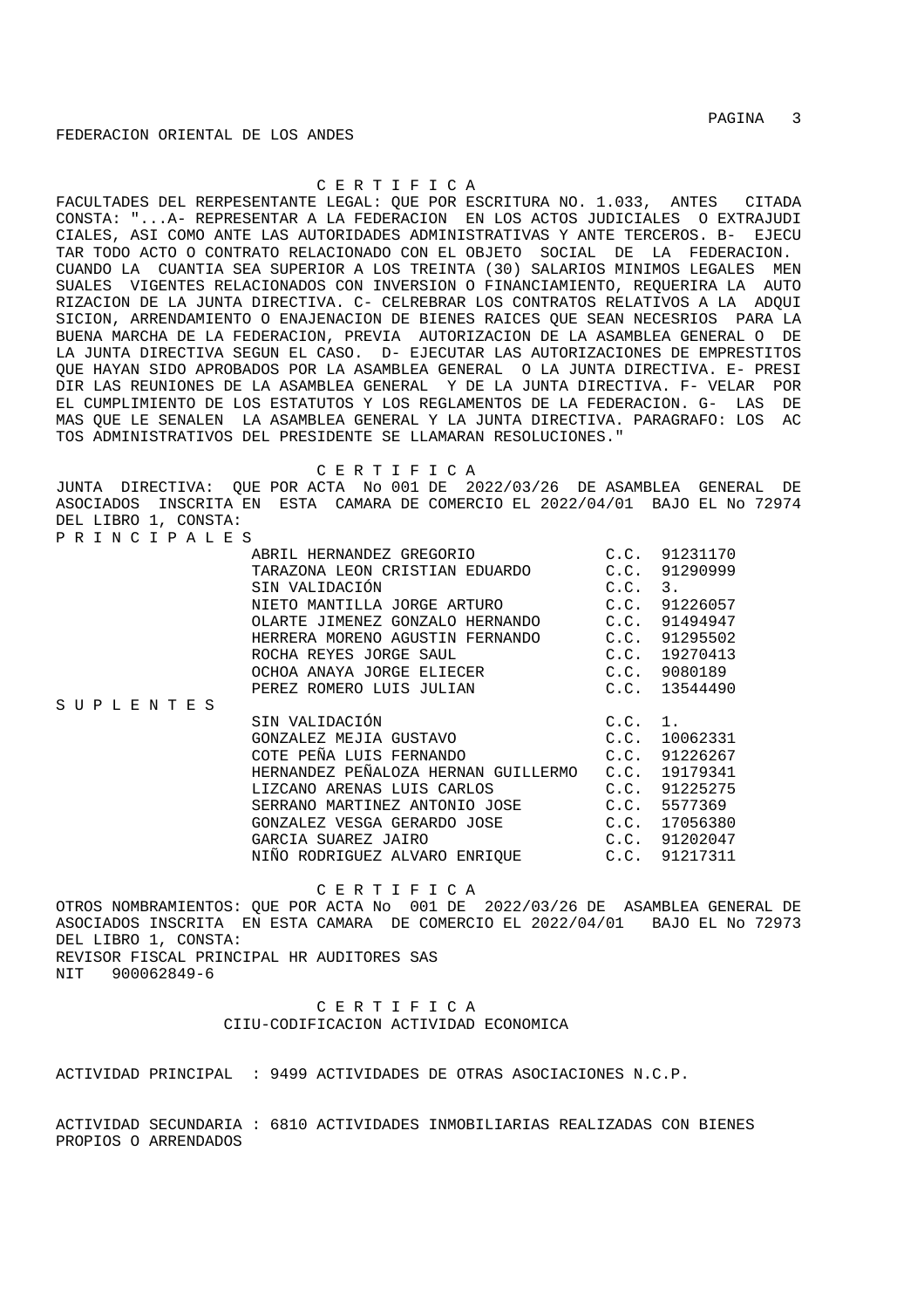C E R T I F I C A MATRICULA ESTABLECIMIENTO: 317966 DEL 2015/03/18 NOMBRE: PARQUEADERO IDEAL FECHA DE RENOVACION: MARZO 29 DE 2022 DIRECCION COMERCIAL: CARRERA 16 # 37 - 45 BARRIO CENTRO MUNICIPIO: BUCARAMANGA - SANTANDER TELEFONO : 3002818290 E-MAIL: glogandes@gmail.com ACTIVIDAD PRINCIPAL : 5221 ACTIVIDADES DE ESTACIONES, VÍAS Y SERVICIOS COMPLEMENTARIOS PARA EL TRANSPORTE TERRESTRE

# C E R T I F I C A

QUE LA ENTIDAD SE ENCUENTRA SOMETIDA A LA INSPECCION, VIGILANCIA Y CONTROL DE LA SECRETARIA JURIDICA DE LA GOBERNACION DE SANTANDER EN CONSECUENCIA ESTA OBLIGADA A CUMPLIR CON LAS NORMAS QUE RIGEN ESTA CLASE DE ENTIDADES.

NO APARECE INSCRIPCION POSTERIOR DE DOCUMENTOS QUE MODIFIQUE LO ANTES ENUNCIADO EXPEDIDO EN BUCARAMANGA, A 2022/04/01 14:22:51 - REFERENCIA OPERACION 10420104

--------------------------------------------------------------------------------

| LOS ACTOS DE REGISTRO AQUÍ CERTIFICADOS QUEDAN EN FIRME DIEZ DÍAS HÁBILES | | DESPUÉS DE LA FECHA DE INSCRIPCIÓN, SIEMPRE QUE, DENTRO DE DICHO TERMINO, NO| | SEAN OBJETO DE LOS RECURSOS DE REPOSICIÓN ANTE ESTA ENTIDAD, Y / O | DE APELACIÓN ANTE LA SUPERINTENDENCIA DE INDUSTRIA Y COMERCIO.

| | | PARA EFECTOS DEL CÓMPUTO DE LOS TÉRMINOS LOS SÁBADOS NO SON DÍAS HÁBILES EN | LA CÁMARA DE COMERCIO DE BUCARAMANGA. | |

| EL PRESENTE CERTIFICADO NO CONSTITUYE CONCEPTOS FAVORABLES DE USO DE SUELO, | | NORMAS SANITARIAS Y DE SEGURIDAD. | --------------------------------------------------------------------------------

--------------------------------------------------------------------------------

| I M P O R T A N T E | EL REGISTRO ANTE LAS CAMARAS DE COMERCIO NO CONSTITUYE APROBACION DE ESTATUTOS. (ART.636 CODIGO CIVIL). LA PERSONA JURIDICA DE QUE TRATA ESTE CERTIFICADO SE ENCUENTRA SUJETA A LA INSPECCION, VIGILANCIA Y CONTROL DE LAS AUTORIDADES QUE EJERCEN ESTA FUNCION, POR LO TANTO DEBERA PRESENTAR ANTE LA AUTORIDAD CORRESPONDIENTE | EL CERTIFICADO DE REGISTRO RESPECTIVO, EXPEDIDO POR LA CAMARA DE COMERCIO, | | DENTRO DE LOS 10 DIAS HABILES SIGUIENTES A LA FECHA DE INSCRIPCION, MAS EL | | TERMINO DE LA DISTANCIA CUANDO EL DOMICILIO DE LA PERSONA JURIDICA SIN ANIMO | DE LUCRO QUE SE REGISTRA ES DIFERENTE AL DE LA CAMARA DE COMERCIO QUE LE | CORRESPONDE. EN EL CASO DE REFORMAS ESTATUTARIAS ADEMAS SE ALLEGARA COPIA | DE LOS ESTATUTOS. | TODA AUTORIZACION, PERMISO, LICENCIA O RECONOCIMIENTO DE CARACTER OFICIAL, | SE TRAMITARA CON POSTERIORIDAD A LA INSCRIPCION DE LAS PERSONAS JURIDICAS SIN ANIMO DE LUCRO EN LA RESPECTIVA CAMARA DE COMERCIO. --------------------------------------------------------------------------------